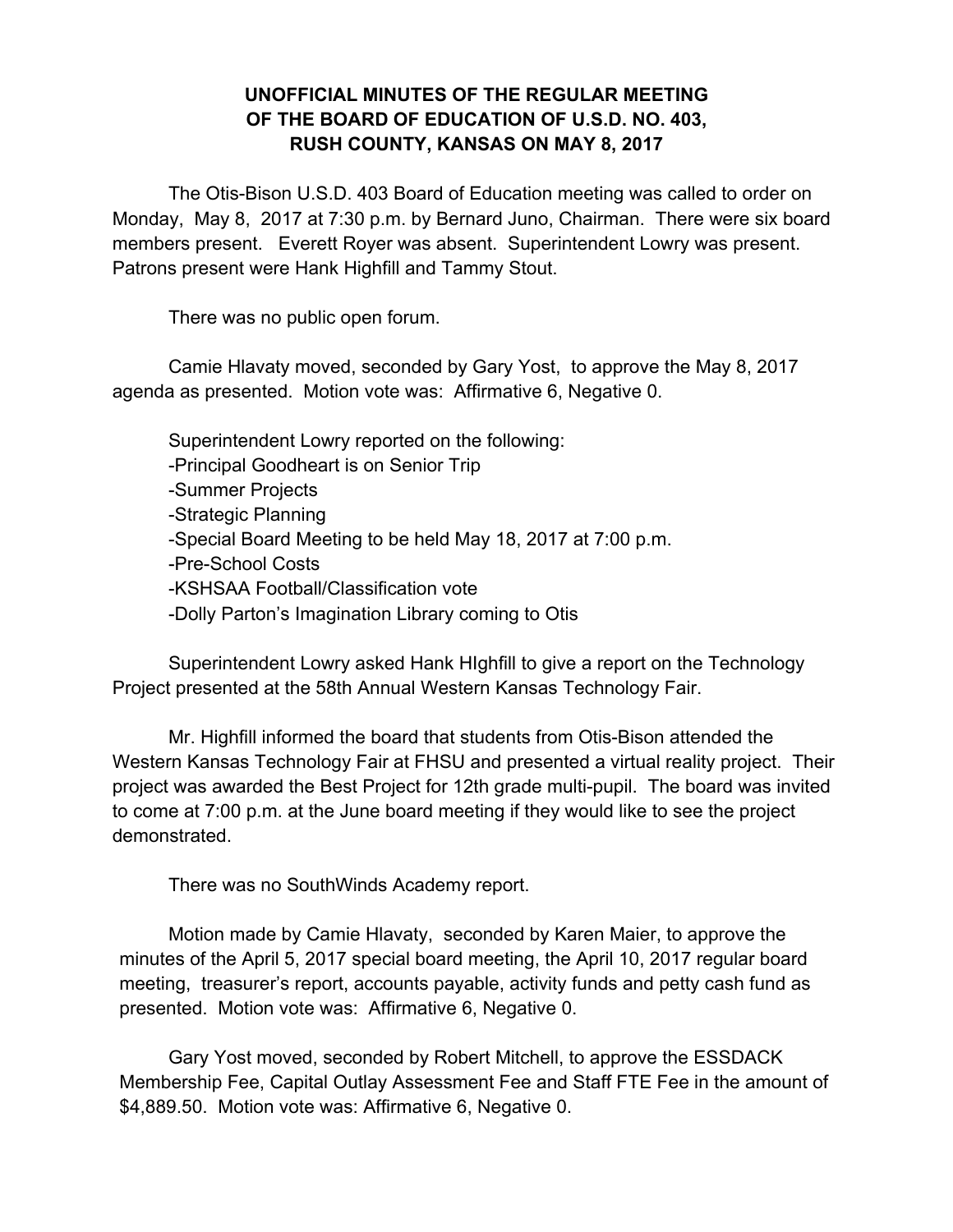Karen Maier moved, seconded by Gary Yost, to approve the Audit Engagement Letter with Gudenkauf & Malone, Inc. Motion vote was: Affirmative 6, Negative 0.

Superintendent Lowry discussed policies JGCB and JGFGBA with the board. Motion made by Robert Mitchell, seconded by Camie Hlavaty, to approve board policies JGCB and JGFGBA. Motion vote was: Affirmative 6, Negative 0.

Tammy Stout, Athletic Trainer, discussed her proposed contract for 2017-2018 with the board.

Pam Welsh moved, seconded by Camie Hlavaty, to approve the Athletic Training Contract with Tammy Stout as revised. Motion vote was: Affirmative 6, Negative 0.

Superintendent Lowry visited with the board regarding using funds from the Golden Belt Community Foundation to help support the Dolly Parton's Imagination Library for students in Otis ages 0-5. The funds would also be used to try and get this in the Bison Library.

Motion made by Karen Maier to give \$500.00 from the Golden Belt Foundation funds to United Way to support the Dolly Parton's Imagination Library. Motion seconded by Camie Hlavaty. Motion vote was: Affirmative 6, Negative 0.

Camie Hlavaty moved, seconded by Robert Mitchell, to approve changing the last day of school for students to end at 11:30 a.m., with staff allowed to leave at 1:30 p.m. Motion vote was: Affirmative 6, Negative 0.

Motion made by Bernard Juno to approve adoption of the modified block class schedule in grades 6-12 for the 2017-2018 school year. Motion seconded by Camie Hlavaty. Motion vote was: Affirmative 6, Negative 0.

Gary Yost moved, seconded by Pam Welsh, to approve the annual Maintenance Agreement Fee with Harris School Solutions in the amount of \$4,039.81. Motion vote was: Affirmative 6, Negative 0.

Superintendent Lowry discussed transportation with the board, stating that he is working on obtaining lease purchase costs for two (2) busses on a three (3) year agreement. No action was taken on Item J - Consideration of Transportation.

Motion made by Camie Hlavaty, seconded by Robert Mitchell, to go into executive session for twenty (20) minutes with the board and Superintendent Lowry to discuss personnel matters of non-elected personnel to protect the privacy interests of the individuals to be discussed and that we return to open session in this room at 8:57 p.m. Motion vote was: Affirmative 6, Negative 0.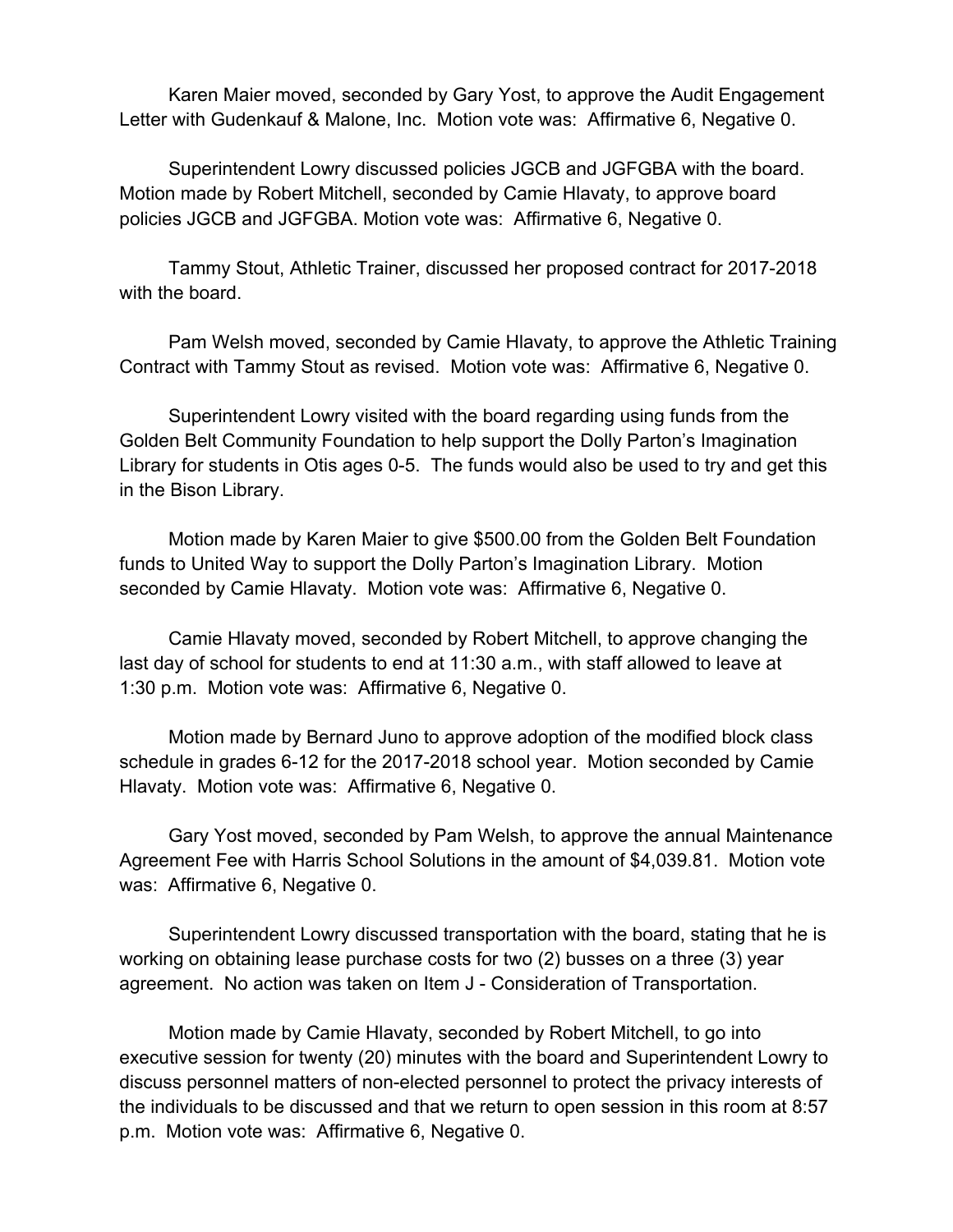The meeting was resumed at 8:57 p.m.

Motion made by Bernard Juno, seconded by Pam Welsh, to go into executive session for fifteen (15) minutes with the board and Superintendent Lowry to discuss personnel matters of non-elected personnel to protect the privacy interests of the individuals to be discussed and that we return to open session in this room at 9:13 p.m. Motion vote was: Affirmative 6, Negative 0.

The meeting was resumed at 9:13 p.m.

Motion made by Karen Maier, seconded by Gary Yost, to accept the resignation from Rachel Sennett at the end of her current contract. Motion vote was: Affirmative 6, Negative 0.

Motion made by Robert Mitchell, seconded by Pam Welsh, to accept the resignation of Dennis Scheuerman as Bus Driver effective April 27, 2017. Motion vote was: Affirmative 6, Negative 0.

Camie Hlavaty moved, seconded by Pam Welsh, to offer a contract for Business Instructor to Margaret Robinson for the 2017-2018 school year. Motion vote was: Affirmative 6, Negative 0.

Karen Maier moved, seconded by Robert Mitchell, to approve renewing contracts for classified employees as presented on the list of classified employees. Motion vote was: Affirmative 6, Negative 0.

Motion made by Camie Hlavaty, seconded by Karen Maier, to approve renewal of contracts for the certified employees as presented on the list of certified employees. Motion vote was: Affirmative 6, Negative 0.

Pam Welsh moved to approve supplemental contracts as presented on the Supplemental List. Robert Mitchell seconded the motion. Motion vote was: Affirmative 6, Negative 0.

There was no action on Item L - Consideration of Negotiations

Gary Yost moved to adjourn. Pam Welsh seconded. Motion vote was: Affirmative 6, Negative 0. The meeting was adjourned at 9:18 p.m.

Respectfully Submitted: